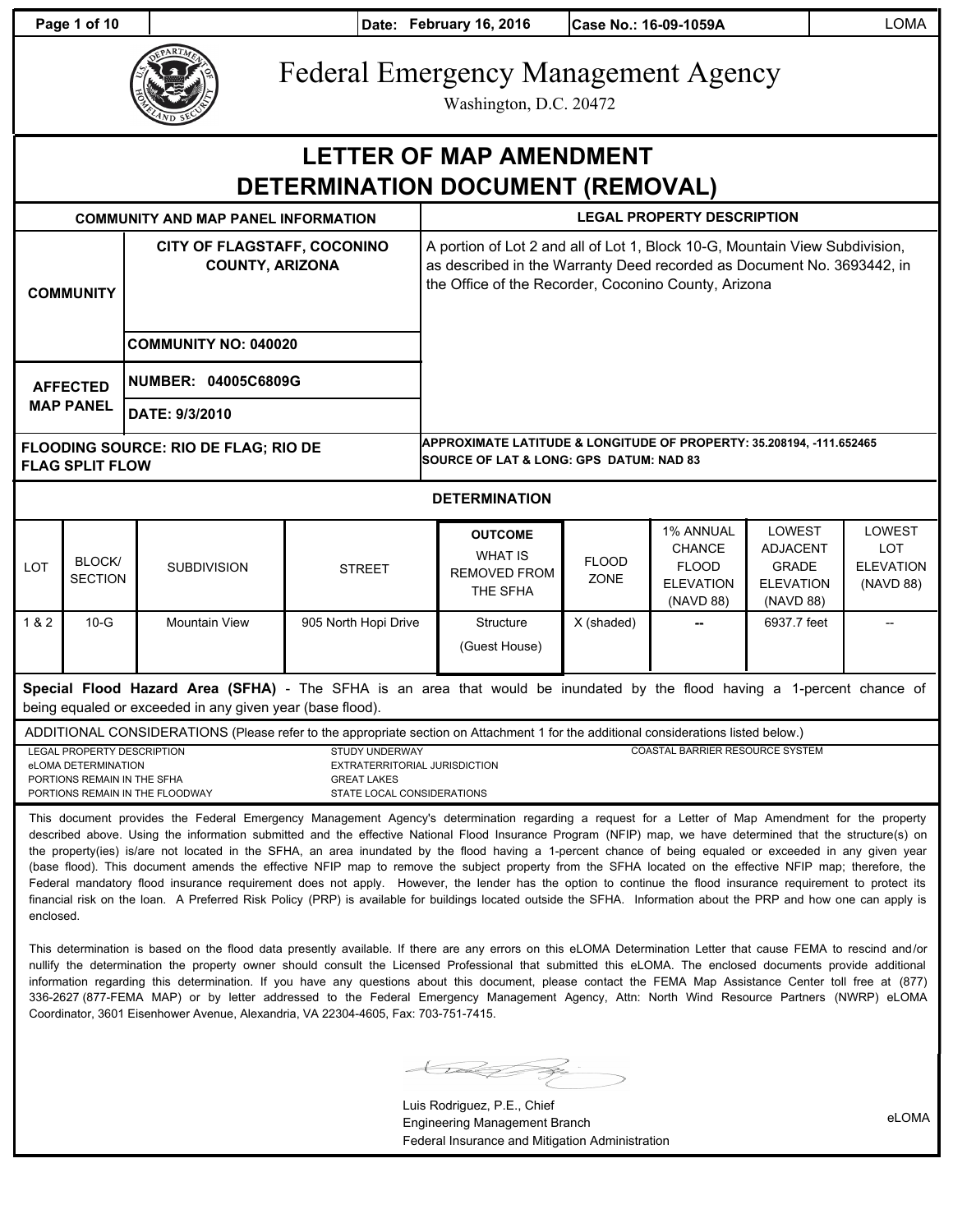**Page 2 of 10 Date: 2/16/2016 Case No : 16-09-1059A** LOMA



Federal Emergency Management Agency

Washington, D.C. 20472

### **LETTER OF MAP AMENDMENT DETERMINATION DOCUMENT (REMOVAL)**

ATTACHMENT 1 (ADDITIONAL CONSIDERATIONS)

#### **Structure Removal:**

The following considerations may or may not apply to the determination for your Structure:

**PORTIONS OF THE PROPERTY REMAIN IN THE FLOODWAY** - A portion of this property is located within the National Flood Insurance Program (NFIP) regulatory floodway for the flooding source indicated on the Determination Document while the subject of this determination is not. The NFIP regulatory floodway is the area that must remain unobstructed in order to prevent unacceptable increases in base flood elevations . Therefore, no construction may take place in a NFIP regulatory floodway that may cause an increase in the base flood elevation. The NFIP regulatory floodway is provided to the community as a tool to regulate floodplain development. Modifications to the NFIP regulatory floodway must be accepted by both the Federal Emergency Management Agency (FEMA) and the community involved. Appropriate community actions are defined in Paragraph 60.3(d) of the NFIP regulations. Any proposed revision to the NFIP regulatory floodway must be submitted to FEMA by community officials. The community should contact either the Regional Director (for those communities in Regions I-IV), or the Regional Engineer (Region V) for guidance on the data which must be submitted for a revision to the NFIP regulatory floodway.

**PORTIONS OF THE PROPERTY REMAIN IN THE SFHA** -This Determination Document has removed the subject of the determination from the Special Flood Hazard Area (SFHA). However, portions of the property may remain in the SFHA. Therefore, any future construction or substantial improvement on the property remains subject to Federal, State/Commonwealth, and local regulations for floodplain management.

**STUDY UNDERWAY** - This determination is based on the flood data presently available. However, the Federal Emergency Management Agency is currently revising the National Flood Insurance Program (NFIP) map for the community. New flood data could be generated that may affect this property. When the new NFIP map is issued it will supersede this determination. The Federal requirement for the purchase of flood insurance will then be based on the newly revised NFIP map.

**EXTRATERRITORIAL JURISDICTION** - The subject of the determination is shown on the National Flood Insurance Program map as being located in an Extraterritorial Jurisdiction area for the community indicated on the Determination Document.

**GREAT LAKES** - The Federal Emergency Management Agency (FEMA) has based this determination on elevation data which is published in the current Flood Insurance Study for the community. However, the elevations established in the U.S. Army Corps of Engineers (USACE) reports on the Great Lakes are the best available data known to us. If in the future there are any subsequent map revisions to the National Flood Insurance Program map and the USACE reports remain the best available data known, FEMA will use those elevations for any such revisions. Consequently, all new structures or substantially improved structures should be above the elevation stated in the applicable USACE report (copy enclosed).

This attachment provides additional information regarding this request. If you have any questions about this attachment, please contact the FEMA Map Assistance Center toll free at (877) 336-2627 (877-FEMA MAP) or by letter addressed to the Federal Emergency Management Agency, Attn: North Wind Resource Partners (NWRP) eLOMA Coordinator, NWRP eLOMA Coordinator, 3601 Eisenhower Ave., Alexandria, VA 22304-6439, Fax: 703-751-7415

 $\overline{\phantom{a}}$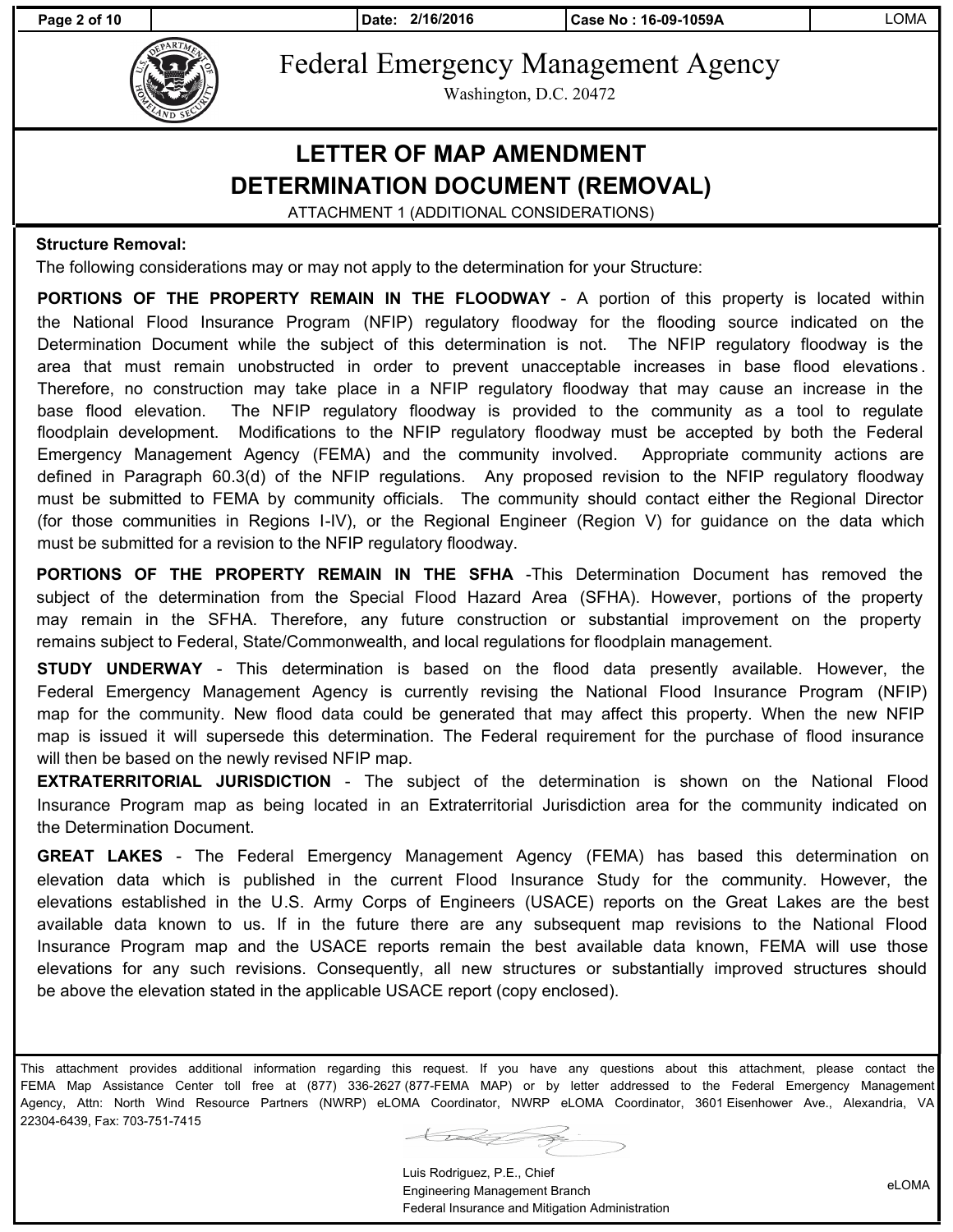**Page 3 of 10 Date: 2/16/2016 Case No : 16-09-1059A** LOMA



Federal Emergency Management Agency

Washington, D.C. 20472

### **LETTER OF MAP AMENDMENT DETERMINATION DOCUMENT (REMOVAL)**

ATTACHMENT 1 (ADDITIONAL CONSIDERATIONS)

**STATE AND LOCAL CONSIDERATIONS** - Please note that this document does not override or supersede any State or local procedural or substantive provisions which may apply to floodplain management requirements associated with amendments to State or local floodplain zoning ordinances, maps, or State or local procedures adopted under the National Flood Insurance Program.

**COASTAL BARRIER RESOURCE SYSTEM** - The subject of this Determination Document is located within the Coastal Barrier Resource System (CBRS). Federal financial assistance, including Federal flood insurance, is not available in CBRS areas for new construction or substantial improvements occurring after the date on which the area was declared by Congress to be part of the CBRS or otherwise protected area as required by the Coastal Barrier Resources Act (Public Law 97-348) and the Coastal Barrier Improvement Act 1990 (Public Law 101-591). This date is indicated on the National Flood Insurance Program map. For further information on this property and the CBRS or otherwise protected area designation, contact the U.S. Department of the Interior.

This attachment provides additional information regarding this request. If you have any questions about this attachment, please contact the FEMA Map Assistance Center toll free at (877) 336-2627 (877-FEMA MAP) or by letter addressed to the Federal Emergency Management Agency, Attn: North Wind Resource Partners (NWRP) eLOMA Coordinator, NWRP eLOMA Coordinator, 3601 Eisenhower Ave., Alexandria, VA 22304-6439, Fax: 703-751-7415

 $\overline{\mathcal{L}}$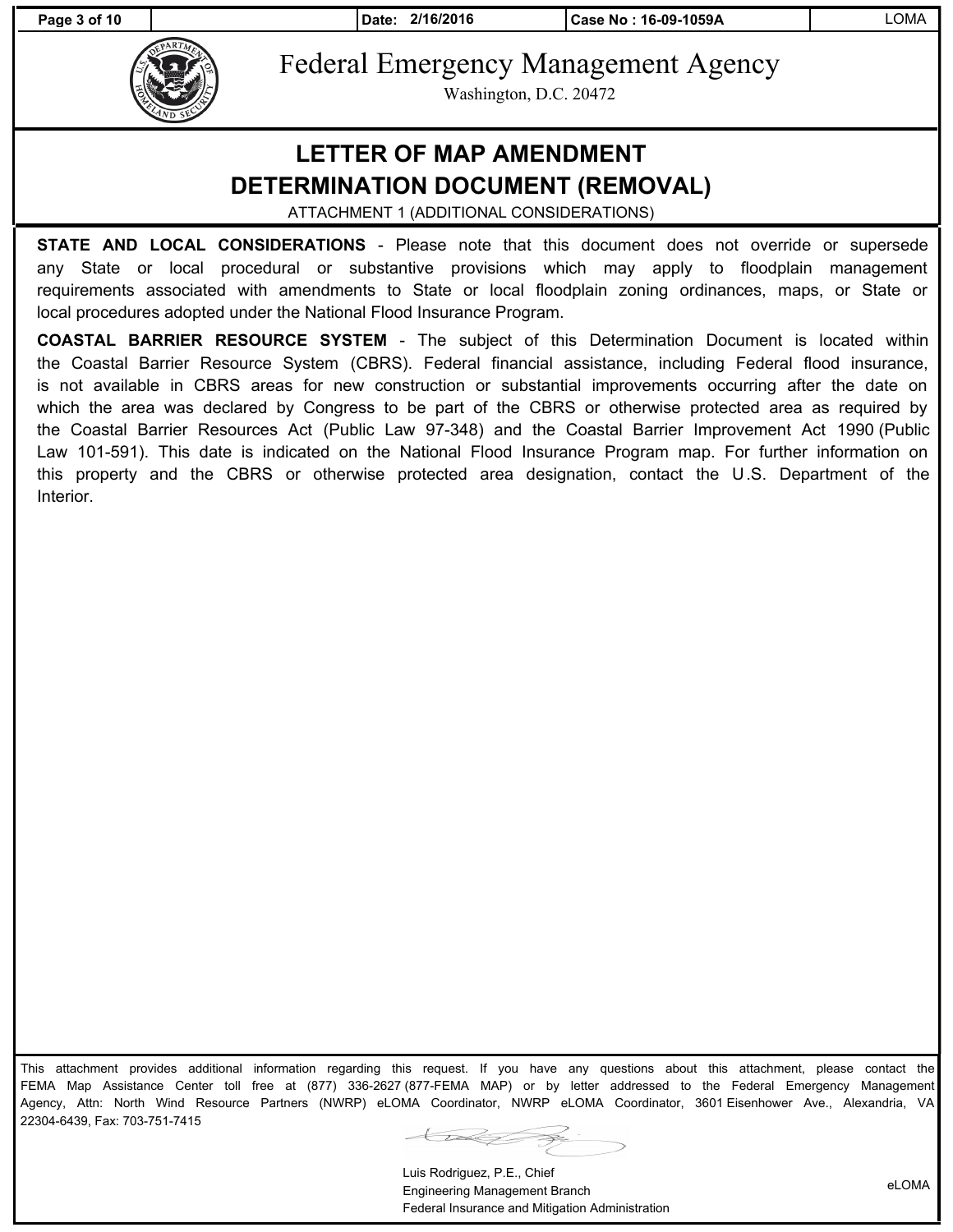**Page 4 of 10 Date: February 16, 2016 Case No.: 16-09-1059A LOMA-DEN** 



# Federal Emergency Management Agency

Washington, D.C. 20472

## **LETTER OF MAP AMENDMENT DETERMINATION DOCUMENT (NON-REMOVAL)**

|                                                                                                                                                                                       |                                                                                                                                     | <b>COMMUNITY AND MAP PANEL INFORMATION</b>                                           |                                                                                                     | <b>LEGAL PROPERTY DESCRIPTION</b>                                                                                                                                                                             |                      |                                                                                    |                                                                                   |                                                              |  |
|---------------------------------------------------------------------------------------------------------------------------------------------------------------------------------------|-------------------------------------------------------------------------------------------------------------------------------------|--------------------------------------------------------------------------------------|-----------------------------------------------------------------------------------------------------|---------------------------------------------------------------------------------------------------------------------------------------------------------------------------------------------------------------|----------------------|------------------------------------------------------------------------------------|-----------------------------------------------------------------------------------|--------------------------------------------------------------|--|
| <b>COMMUNITY</b>                                                                                                                                                                      |                                                                                                                                     | CITY OF FLAGSTAFF, COCONINO<br><b>COUNTY, ARIZONA</b><br><b>COMMUNITY NO: 040020</b> |                                                                                                     | A portion of Lot 2 and all of Lot 1, Block 10-G, Mountain View Subdivision,<br>as described in the Warranty Deed recorded as Document No. 3693442, in<br>the Office of the Recorder, Coconino County, Arizona |                      |                                                                                    |                                                                                   |                                                              |  |
| <b>AFFECTED</b><br><b>MAP PANEL</b>                                                                                                                                                   |                                                                                                                                     | NUMBER: 04005C6809G<br>DATE: 9/3/2010                                                |                                                                                                     |                                                                                                                                                                                                               |                      |                                                                                    |                                                                                   |                                                              |  |
|                                                                                                                                                                                       | <b>FLAG SPLIT FLOW</b>                                                                                                              | <b>FLOODING SOURCE: RIO DE FLAG; RIO DE</b>                                          |                                                                                                     | APPROXIMATE LATITUDE & LONGITUDE OF PROPERTY: 35.208194, -111.652465<br><b>SOURCE OF LAT &amp; LONG: GPS DATUM: NAD 83</b>                                                                                    |                      |                                                                                    |                                                                                   |                                                              |  |
| <b>DETERMINATION</b>                                                                                                                                                                  |                                                                                                                                     |                                                                                      |                                                                                                     |                                                                                                                                                                                                               |                      |                                                                                    |                                                                                   |                                                              |  |
| <b>LOT</b>                                                                                                                                                                            | <b>BLOCK/</b><br><b>SECTION</b>                                                                                                     | <b>SUBDIVISION</b>                                                                   | <b>STREET</b>                                                                                       | <b>OUTCOME</b><br><b>WHAT IS NOT</b><br><b>REMOVED FROM</b><br>THE SFHA                                                                                                                                       | <b>FLOOD</b><br>ZONE | <b>1% ANNUAL</b><br><b>CHANCE</b><br><b>FLOOD</b><br><b>ELEVATION</b><br>(NAVD 88) | <b>LOWEST</b><br><b>ADJACENT</b><br><b>GRADE</b><br><b>ELEVATION</b><br>(NAVD 88) | <b>LOWEST</b><br><b>LOT</b><br><b>ELEVATION</b><br>(NAVD 88) |  |
| 1 & 2                                                                                                                                                                                 | $10-G$                                                                                                                              | Mountain View                                                                        | 905 North Hopi Drive                                                                                | Structure<br>(Main House)                                                                                                                                                                                     | <b>AE</b>            |                                                                                    | 6936.9 feet                                                                       |                                                              |  |
| Special Flood Hazard Area (SFHA) - The SFHA is an area that would be inundated by the flood having a 1-percent chance of<br>being equaled or exceeded in any given year (base flood). |                                                                                                                                     |                                                                                      |                                                                                                     |                                                                                                                                                                                                               |                      |                                                                                    |                                                                                   |                                                              |  |
|                                                                                                                                                                                       | ADDITIONAL CONSIDERATIONS (Please refer to the appropriate section on Attachment 1 for the additional considerations listed below.) |                                                                                      |                                                                                                     |                                                                                                                                                                                                               |                      |                                                                                    |                                                                                   |                                                              |  |
|                                                                                                                                                                                       | LEGAL PROPERTY DESCRIPTION<br>eLOMA DETERMINATION<br>PORTIONS REMAIN IN THE SFHA                                                    | PORTIONS REMAIN IN THE FLOODWAY                                                      | STUDY UNDERWAY<br>EXTRATERRITORIAL JURISDICTION<br><b>GREAT LAKES</b><br>STATE LOCAL CONSIDERATIONS | COASTAL BARRIER RESOURCE SYSTEM                                                                                                                                                                               |                      |                                                                                    |                                                                                   |                                                              |  |

This document provides the Federal Emergency Management Agency's determination regarding a request for a Letter of Map Amendment for the property described above. Using the information submitted and the effective National Flood Insurance Program (NFIP) map, we have determined that the structure(s) on the property(ies) is/are located in the SFHA, an area inundated by the flood having a 1-percent chance of being equaled or exceeded in any given year (base flood). Therefore, flood insurance is required for the property described above. The lowest adjacent grade elevation to a structure must be at or above the Base Flood Elevation for a structure to be outside of the SFHA.

This determination is based on the flood data presently available. If there are any errors on this eLOMA Determination Letter that cause FEMA to rescind and/or nullify the determination the property owner should consult the Licensed Professional that submitted this eLOMA. The enclosed documents provide additional information regarding this determination. If you have any questions about this document, please contact the FEMA Map Assistance Center toll free at (877) 336-2627 (877-FEMA MAP) or by letter addressed to the Federal Emergency Management Agency, Attn: North Wind Resource Partners (NWRP) eLOMA Coordinator, 3601 Eisenhower Avenue, Alexandria, VA 22304-4605, Fax: 703-751-7415.

talet

Luis Rodriguez, P.E., Chief Engineering Management Branch Federal Insurance and Mitigation Administration

eLOMA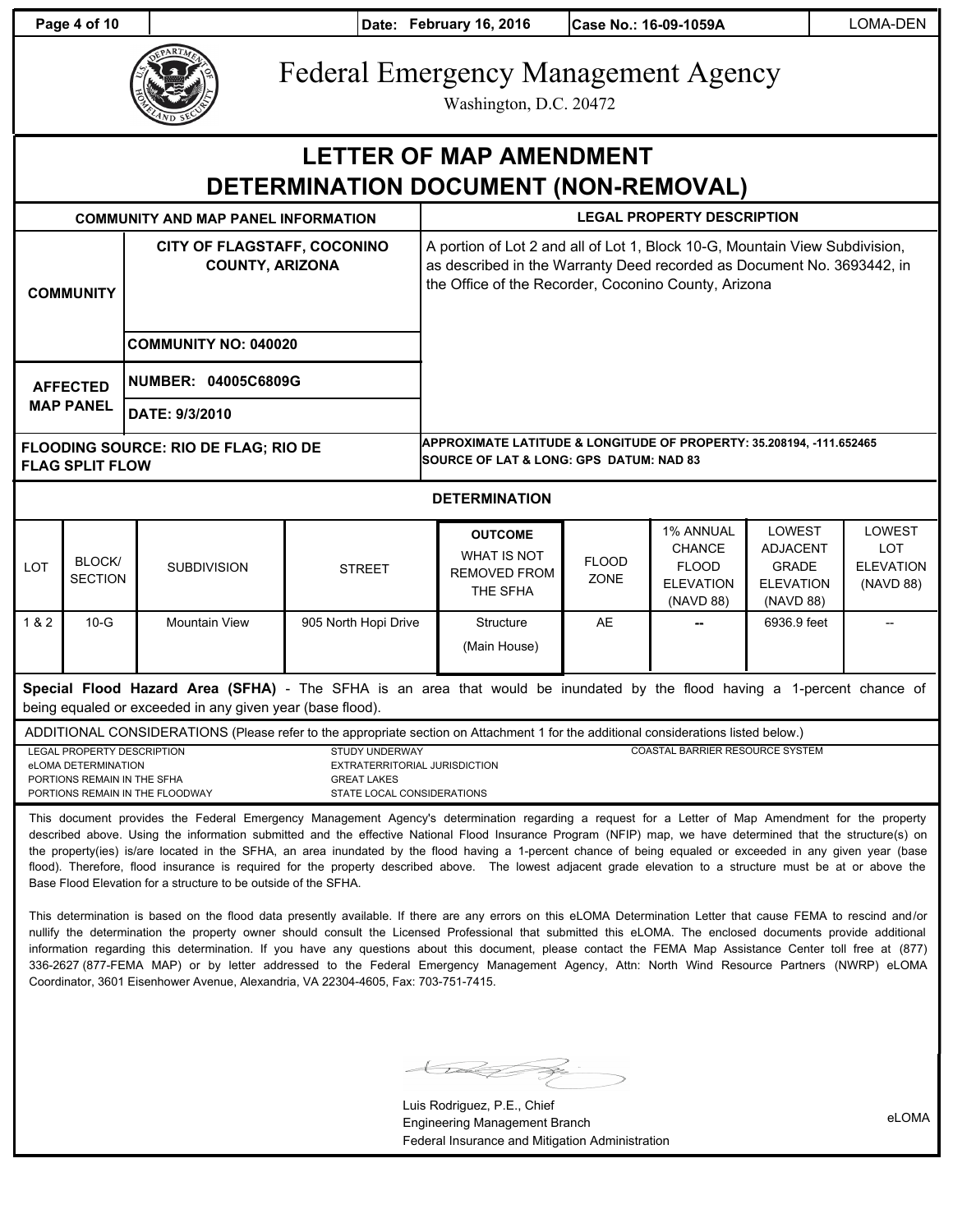**Page 5 of 10 Date: 2/16/2016 Case No : 16-09-1059A** LOMA-DEN



Federal Emergency Management Agency

Washington, D.C. 20472

## **LETTER OF MAP AMENDMENT DETERMINATION DOCUMENT (NON-REMOVAL)**

ATTACHMENT 1 (ADDITIONAL CONSIDERATIONS)

#### **Structure Non-Removal:**

The following considerations may or may not apply to the determination for your Structure:

**PORTIONS OF THE PROPERTY REMAIN IN THE FLOODWAY** - A portion of this property is located within the National Flood Insurance Program (NFIP) regulatory floodway for the flooding source indicated on the Determination Document while the subject of this determination is not. The NFIP regulatory floodway is the area that must remain unobstructed in order to prevent unacceptable increases in base flood elevations . Therefore, no construction may take place in a NFIP regulatory floodway that may cause an increase in the base flood elevation. The NFIP regulatory floodway is provided to the community as a tool to regulate floodplain development. Modifications to the NFIP regulatory floodway must be accepted by both the Federal Emergency Management Agency (FEMA) and the community involved. Appropriate community actions are defined in Paragraph 60.3(d) of the NFIP regulations. Any proposed revision to the NFIP regulatory floodway must be submitted to FEMA by community officials. The community should contact either the Regional Director (for those communities in Regions I-IV), or the Regional Engineer (Region V) for guidance on the data which must be submitted for a revision to the NFIP regulatory floodway.

**PORTIONS OF THE PROPERTY REMAIN IN THE SFHA** -This Determination Document has removed the subject of the determination from the Special Flood Hazard Area (SFHA). However, portions of the property may remain in the SFHA. Therefore, any future construction or substantial improvement on the property remains subject to Federal, State/Commonwealth, and local regulations for floodplain management.

**STUDY UNDERWAY** - This determination is based on the flood data presently available. However, the Federal Emergency Management Agency is currently revising the National Flood Insurance Program (NFIP) map for the community. New flood data could be generated that may affect this property. When the new NFIP map is issued it will supersede this determination. The Federal requirement for the purchase of flood insurance will then be based on the newly revised NFIP map.

**EXTRATERRITORIAL JURISDICTION** - The subject of the determination is shown on the National Flood Insurance Program map as being located in an Extraterritorial Jurisdiction area for the community indicated on the Determination Document.

**GREAT LAKES** - The Federal Emergency Management Agency (FEMA) has based this determination on elevation data which is published in the current Flood Insurance Study for the community. However, the elevations established in the U.S. Army Corps of Engineers (USACE) reports on the Great Lakes are the best available data known to us. If in the future there are any subsequent map revisions to the National Flood Insurance Program map and the USACE reports remain the best available data known, FEMA will use those elevations for any such revisions. Consequently, all new structures or substantially improved structures should be above the elevation stated in the applicable USACE report (copy enclosed).

This attachment provides additional information regarding this request. If you have any questions about this attachment, please contact the FEMA Map Assistance Center toll free at (877) 336-2627 (877-FEMA MAP) or by letter addressed to the Federal Emergency Management Agency, Attn: North Wind Resource Partners (NWRP) eLOMA Coordinator, NWRP eLOMA Coordinator, 3601 Eisenhower Ave., Alexandria, VA 22304-6439, Fax: 703-751-7415

 $\overline{\phantom{a}}$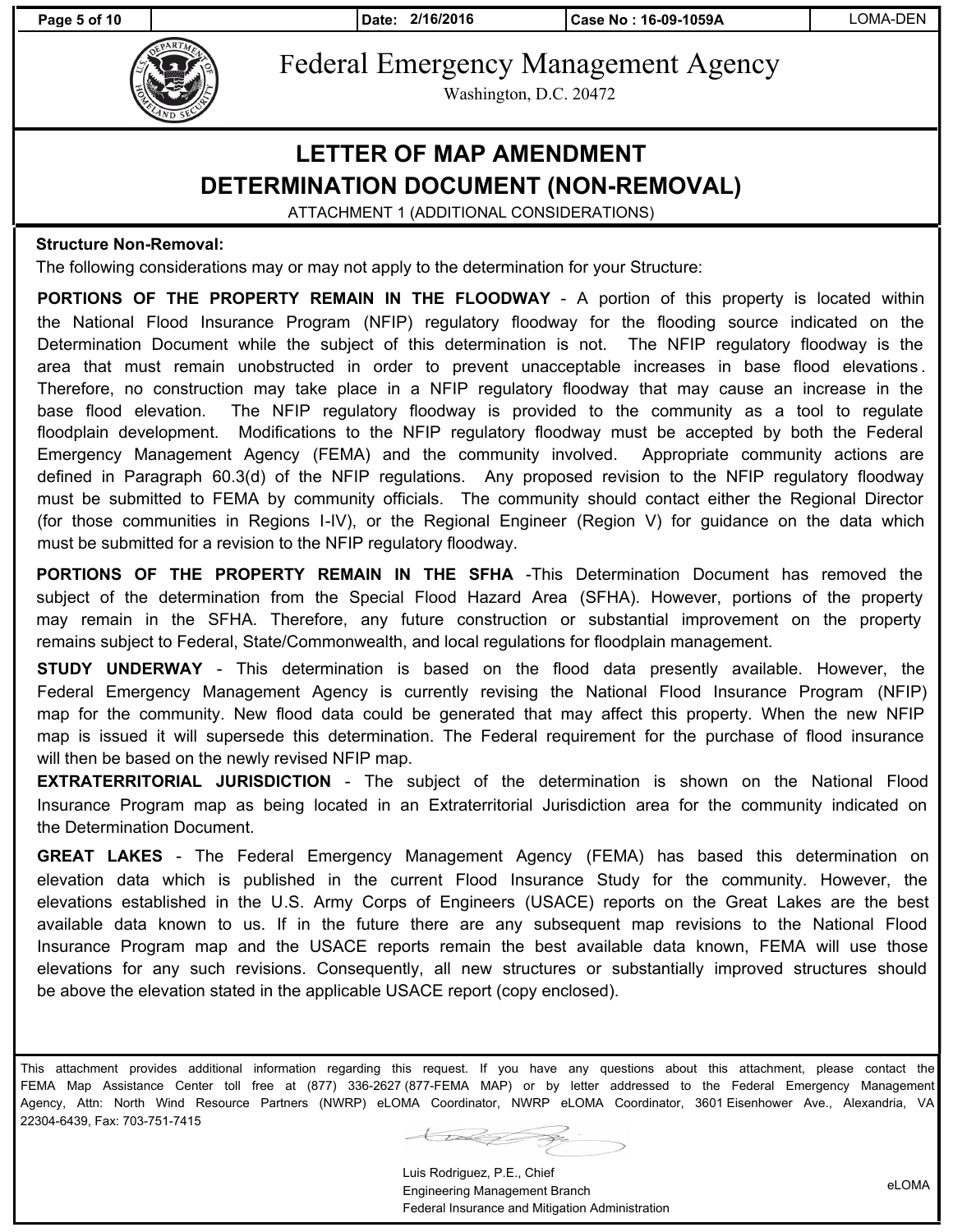**Page 6 of 10 Date: 2/16/2016 Case No : 16-09-1059A** LOMA-DEN



Federal Emergency Management Agency

Washington, D.C. 20472

## **LETTER OF MAP AMENDMENT DETERMINATION DOCUMENT (NON-REMOVAL)**

ATTACHMENT 1 (ADDITIONAL CONSIDERATIONS)

**STATE AND LOCAL CONSIDERATIONS** - Please note that this document does not override or supersede any State or local procedural or substantive provisions which may apply to floodplain management requirements associated with amendments to State or local floodplain zoning ordinances, maps, or State or local procedures adopted under the National Flood Insurance Program.

**COASTAL BARRIER RESOURCE SYSTEM** - The subject of this Determination Document is located within the Coastal Barrier Resource System (CBRS). Federal financial assistance, including Federal flood insurance, is not available in CBRS areas for new construction or substantial improvements occurring after the date on which the area was declared by Congress to be part of the CBRS or otherwise protected area as required by the Coastal Barrier Resources Act (Public Law 97-348) and the Coastal Barrier Improvement Act 1990 (Public Law 101-591). This date is indicated on the National Flood Insurance Program map. For further information on this property and the CBRS or otherwise protected area designation, contact the U.S. Department of the Interior.

This attachment provides additional information regarding this request. If you have any questions about this attachment, please contact the FEMA Map Assistance Center toll free at (877) 336-2627 (877-FEMA MAP) or by letter addressed to the Federal Emergency Management Agency, Attn: North Wind Resource Partners (NWRP) eLOMA Coordinator, NWRP eLOMA Coordinator, 3601 Eisenhower Ave., Alexandria, VA 22304-6439, Fax: 703-751-7415

 $\bigcup$